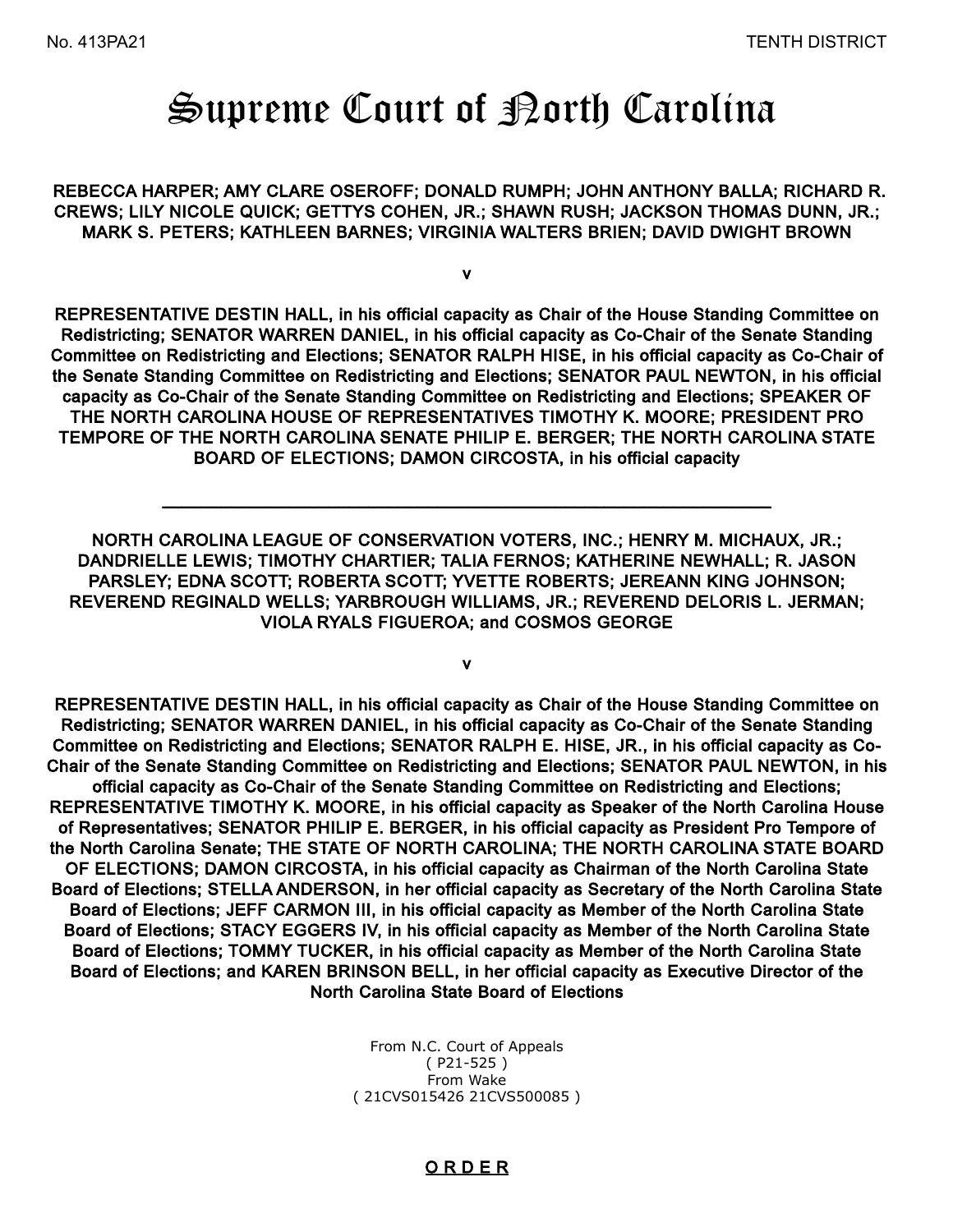The following order has been entered on the motion filed on the 23rd of February 2022 by Plaintiffs (N.C. League of Conservation Voters, et al.) for Temporary Stay:

"Motion Denied by order of the Court in conference, this the 23rd of February 2022."

## s/ Hudson, J. For the Court

Upon consideration of the petition filed by Plaintiffs (N.C. League of Conservation Voters, et al.) on the 23rd of February 2022 for Writ of Supersedeas, the following order was entered and is hereby certified to the Superior Court, Wake County:

"Denied by order of the Court in conference, this the 23rd of February 2022."

### s/ Hudson, J. For the Court

Upon consideration of the petition filed by Plaintiffs (N.C. League of Conservation Voters, et al.) on the 23rd of February 2022 in this matter for a writ of mandamus, the following order was entered and is hereby certified to the Superior Court, Wake County:

"Denied by order of the Court in conference, this the 23rd of February 2022."

# s/ Hudson, J. For the Court

Upon consideration of the application in the alternative filed by Plaintiffs (N.C. League of Conservation Voters, et al.) on the 23rd of February 2022 in this matter for a Writ of Prohibition, the following order was entered and is hereby certified to the Superior Court, Wake County:

"Denied by order of the Court in conference, this the 23rd of February 2022."

# s/ Hudson, J. For the Court

The following order has been entered on the motion filed on the 23rd of February 2022 by Plaintiffs (N.C. League of Conservation Voters, et al.) to Suspend Appellate Rules:

"Motion Denied by order of the Court in conference, this the 23rd of February 2022."

### s/ Hudson, J. For the Court

The following order has been entered on the motion filed on the 23rd of February 2022 by Plaintiffs (N.C. League of Conservation Voters, et al.) for Preliminary Injunction:

"Motion Denied by order of the Court in conference, this the 23rd of February 2022."

## s/ Hudson, J. For the Court

Upon consideration of the petition filed by Plaintiffs (N.C. League of Conservation Voters, et al.) on the 23rd of February 2022 in this matter for a writ of certiorari, the following order was entered and is hereby certified to the Superior Court, Wake County: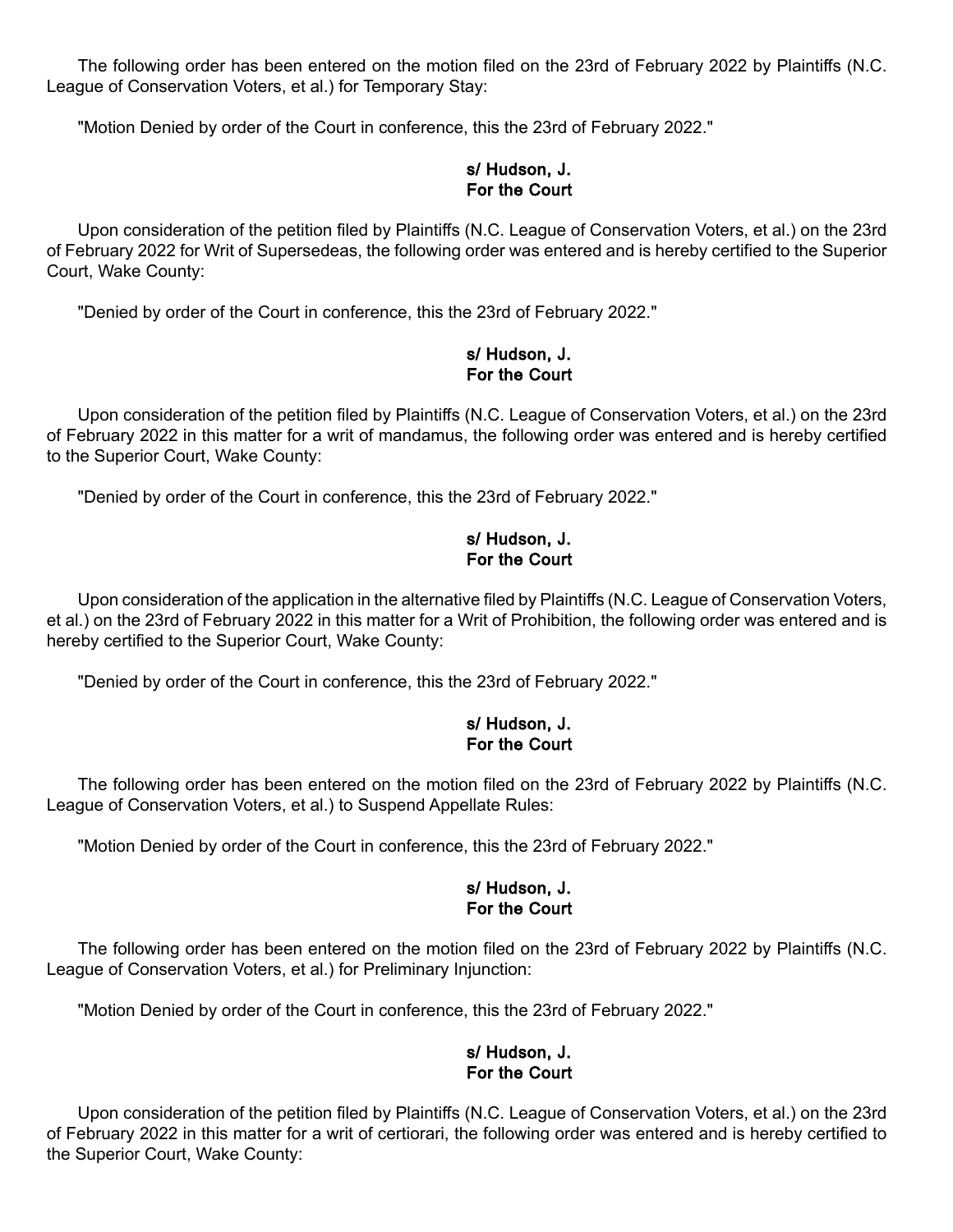"Dismissed as moot by order of the Court in conference, this the 23rd of February 2022."

## s/ Hudson, J. For the Court

WITNESS my hand and the seal of the Supreme Court of North Carolina, this the 23rd day of February 2022.



Grant E. Buckner Clerk, Supreme Court of North Carolina M. C. Hackney Assistant Clerk, Supreme Court Of North Carolina

Copy to:

North Carolina Court of Appeals Mr. Narendra K. Ghosh, Attorney at Law, For Harper, Rebecca, et al. - (By Email) Mr. Terence Steed, Assistant Attorney General, For State Board of Elections, et al. - (By Email) Mr. Amar Majmundar, Senior Deputy Attorney General, For State Board of Elections, et al. - (By Email) Ms. Stephanie A. Brennan, Special Deputy Attorney General, For State Board of Elections, et al. - (By Email) Mr. Burton Craige, Attorney at Law, For Harper, Rebecca, et al. - (By Email) Mr. Paul E. Smith, Attorney at Law, For Harper, Rebecca, et al. - (By Email) Mr. Phillip J. Strach, Attorney at Law, For Hall, Destin, et al. - (By Email) Ms. Alyssa Riggins, Attorney at Law, For Hall, Destin, et al. - (By Email) Mr. John E. Branch, III, Attorney at Law, For Hall, Destin, et al. - (By Email) Mr. Thomas A. Farr, Attorney at law, For Hall, Destin, et al. - (By Email) Mr. Stephen D. Feldman, Attorney at Law, For N.C. League of Conservation Voters, Inc., et al. - (By Email) Mr. Adam K. Doerr, Attorney at Law, For N.C. League of Conservation Voters, Inc., et al. - (By Email) Mr. Erik R. Zimmerman, Attorney at Law, For N.C. League of Conservation Voters, Inc., et al. - (By Email) Mr. Ryan Y. Park, Solicitor General, For Gov. Cooper and AG Stein - (By Email) Mr. James W. Doggett, Deputy Solicitor General, For Gov. Cooper and AG Stein - (By Email) Mr. Zachary W. Ezor, Solicitor General Fellow, For Gov. Cooper and AG Stein - (By Email) Ms. Kellie Z. Myers, Trial Court Administrator - (By Email) Mr. James R. Morgan, Jr., Attorney at Law, For NC Sheriffs' Association, et al. - (By Email) Mr. Sean F. Perrin, Attorney at Law, For NC Sheriffs' Association, et al. - (By Email) Mr. Edmond W. Caldwell, Jr., Executive Vice President and General Counsel, For NC Sheriffs' Association, et al. - (By Email) Mr. Matthew L. Boyatt, Assistant Attorney General, For NC Sheriffs' Association, et al. - (By Email) Ms. Hilary H. Klein, Attorney at Law, For Common Cause - (By Email) Ms. Allison J. Riggs, Attorney at Law, For Common Cause - (By Email) Mr. Mitchell Brown, Attorney at Law, For Common Cause - (By Email) Ms. Katelin Kaiser, Attorney at Law, For Common Cause - (By Email) Mr. Jeffrey Loperfido, Attorney at Law, For Common Cause - (By Email) Ms. Noor Taj, Attorney at Law, For Common Cause - (By Email) N.C. Supreme Court Clerk - (By Email) Mr. Edwin Speas, Attorney at Law, For Buncombe County Board of Commissioners - (By Email) Ms. Caroline P. Mackie, Attorney at Law, For Professor Charles Fried - (By Email) Mr. Sam Hirsch, Attorney at Law, Pro Hac Vice, For N.C. League of Conservation Voters, Inc., et al. - (By Email) Ms. Jessica Ring Amunson, Attorney at Law, Pro Hac Vice, For N.C. League of Conservation Voters, Inc., et al. - (By Email) Mr. Zachary C. Schauf, Attorney at Law, Pro Hac Vice, For N.C. League of Conservation Voters, Inc., et al. - (By Email) Ms. Urja Mittal, Attorney at Law, Pro Hac Vice, For N.C. League of Conservation Voters, Inc., et al. Mr. Karthik P. Reddy, Attorney at Law, Pro Hac Vice, For N.C. League of Conservation Voters, Inc., et al. Mr. J. Tom Boer, Attorney at Law, Pro Hac Vice, For Common Cause - (By Email) Ms. Olivia T. Molodanof, Attorney at Law, Pro Hac Vice, For Common Cause - (By Email) Mr. E. Mark Braden, Attorney at Law, Pro Hac Vice, For Hall, Destin, et al. - (By Email) Ms. Katherine Mcknight, Attorney at Law, For Hall, Destin, et al. - (By Email) Abha Khanna, Attorney at Law, Pro Hac Vice, For Harper, Rebecca, et al. - (By Email) Ms. Lalitha D. Madduri, Attorney at Law, Pro Hac Vice, For Harper, Rebecca, et al. - (By Email) Mr. Abraham Rubert-Schewel, Attorney at Law, For Campaign Legal Center - (By Email) Mr. William C. McKinney, Attorney at Law, For Former Governors - (By Email) Mr. John R. Wester, Attorney at Law, For N.C. League of Conservation Voters, Inc. - (By Email) Mr. Jacob D. Shelly, Attorney at Law, Pro Hac Vice, For Harper, Rebecca, et al. - (By Email)